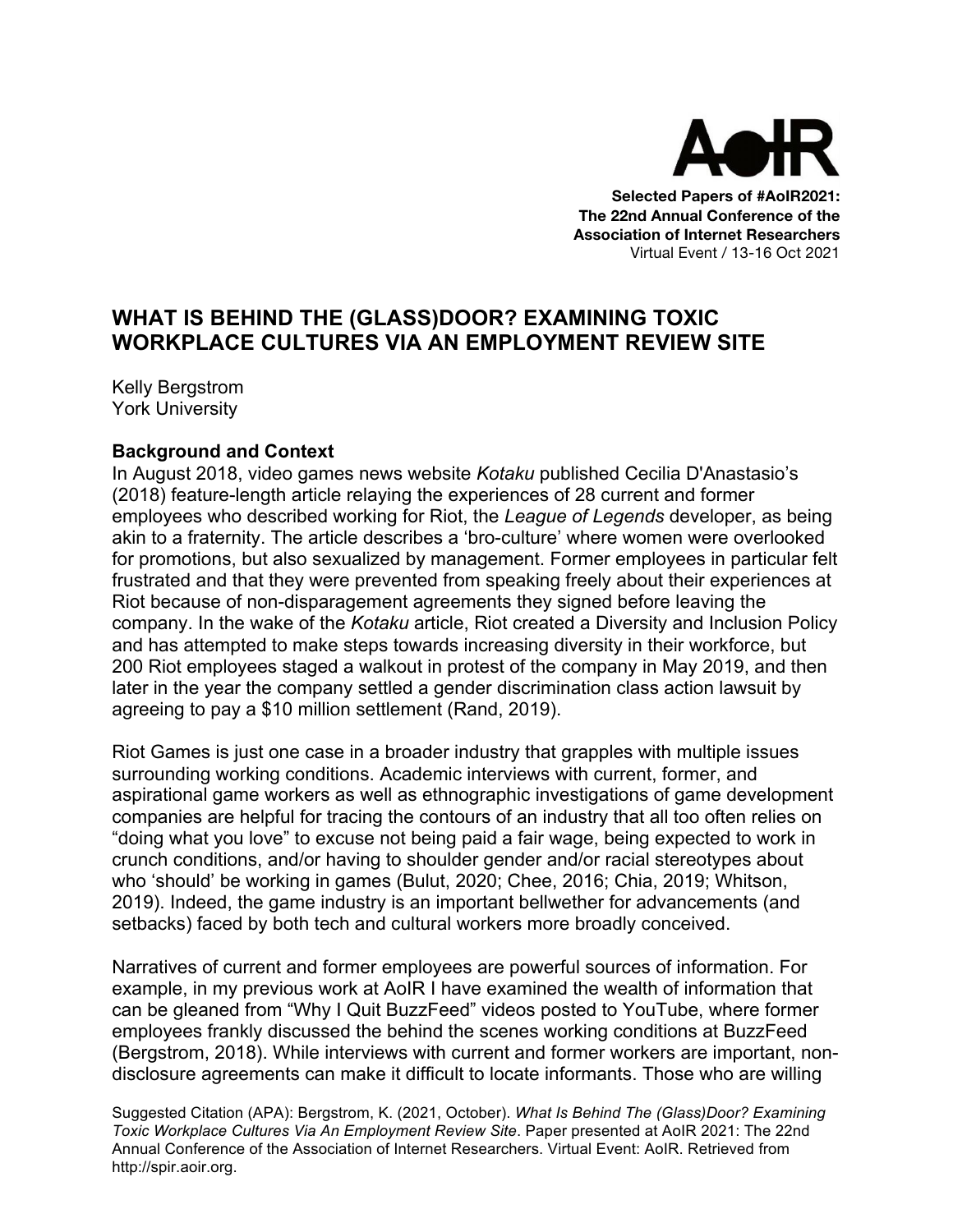to speak might only be willing to do so 'off the record' if speaking negatively about their industry will put future job prospects at risk. In an effort to collect data in a way that reduces the risks faced by current employees, game scholars have begun to investigate public texts written for and by game industry professionals. For example, Amanda Cote and Brandon Harris (2020) turned to *Game Developer* magazine to better understand the habitus of crunch. Suzanne de Castell and Karen Skardzius (2019) sought out incidents of 'public speech' including previously published interviews, corporate employee profiles, and social media posts to examine women's experiences working in the game industry. Taken together, this work demonstrates how public speech can reveal the behind the scenes elements of the games industry that might otherwise be off the record.

## **Using Glassdoor to peek behind the curtain**

Launched in 2008 as a site to collect the anonymous perspectives of current and former employees as well as their self-reported salaries, Glassdoor has grown to be a top destination for American job seekers wanting to learn more about a company's work environment. Related work in the area has shown that analysis of tech industry-focused materials, such as the textual analysis of job recruitment ads conducted by Brooke Erin Duffy and Becca Schwartz (2018), articulate how the industry has come to expect certain behaviours and attributes of an ideal employee. Sites such as Glassdoor play an important role in hosting discourses that shape the norms and expectations of an industry when it comes to the recruitment ads they host, but Glassdoor specifically offers up a unique perspective in that it allows current and former employees to leave an anonymous review of the company. Employees are asked to evaluate the 'pros' and the 'cons' of a particular company, which can either entice a prospective recruit with details about a particular working environment—or warn them away. While the same sort of caveats surrounding anonymous sources apply here, I argue that Glassdoor provides insights into broad trends and themes that can be further investigated through more traditional qualitative data collection techniques.

I argue that Glassdoor is an easily accessible yet underutilized resource for scholars (both games and culture industries broadly conceived) interested in a peek 'behind the curtain' of industries reliant on non-disclosure and non-disparagement agreements. Here, I report on my ongoing analysis of 740 current and former employee reviews of Riot posted to the website Glassdoor.com between October 2009 and March 2021. Employee review text was captured using the NCapture extension for Nvivo. My preliminary thematic analysis—conducted via Nvivo 11 for windows— found that in the months following D'Anastasio's *Kotaku* article, employee (former and current) reviews of the company made direct reference about the company's toxic internal culture. In some cases they supported the experiences relayed in D'Anastasio's article, but others refuted it. However, when a more longitudinal approach is taken to analyzing the reviews, evidence of this underlying toxicity actually appears throughout the company's entire history on Glassdoor. For example, an excerpt from the very first employee review posted in 2009 states:

They work a lot of nights and weekends, which is o.k. if your are single. The office humor can be fairly graphic.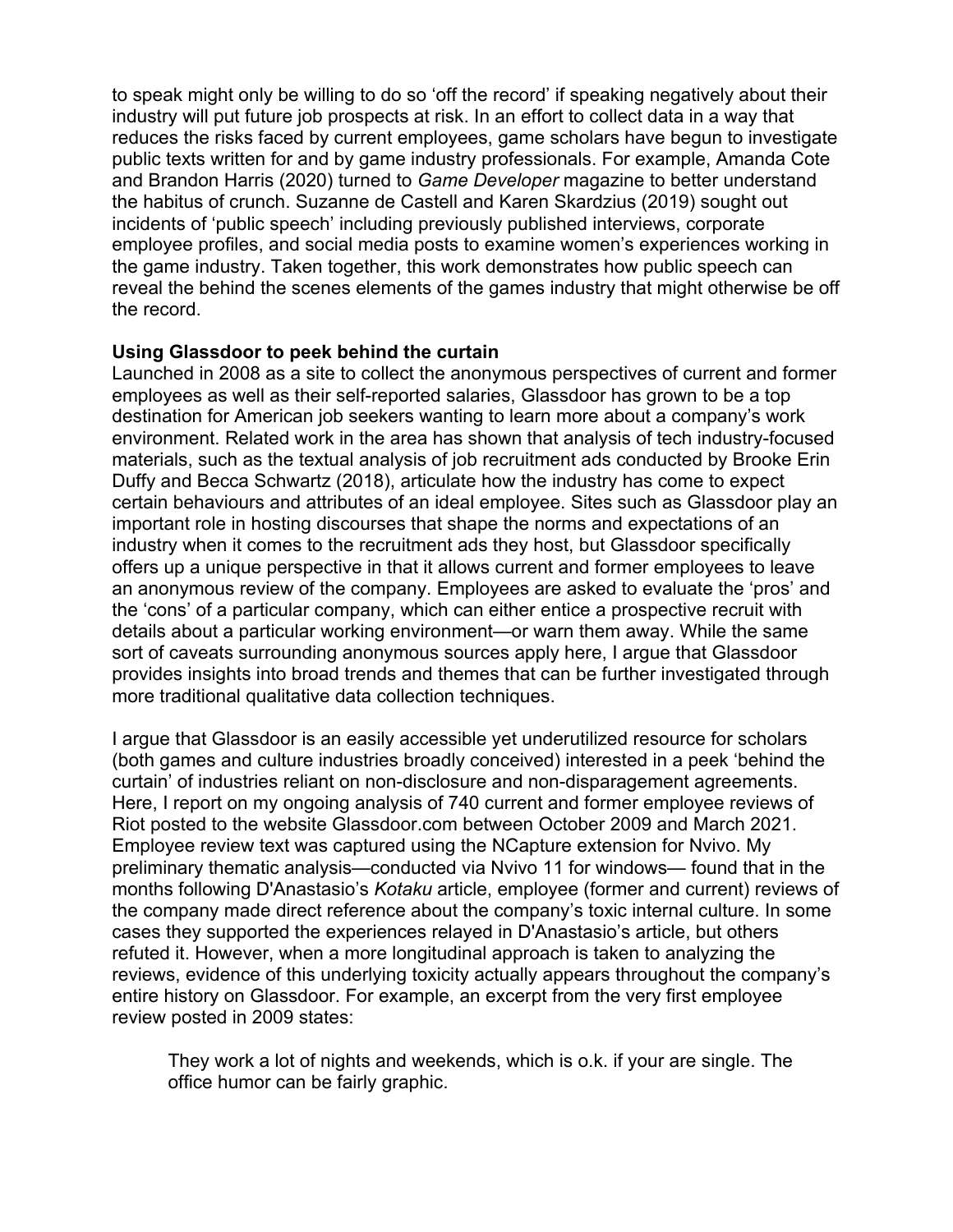While the reviewer left it vague, fairly graphic humour—when viewed in the context provided by D'Anastasio's interviews with current employees describing toxic masculinity pervading Riot's workplace culture where even men might find themselves having their genitals groped—it becomes much easier to read between the lines. Other themes emerging from the data include extended periods of crunch and how the 'perks' associated with the job (lunches, vacations) are initially appreciated but ultimately not a replacement for a proper work/life balance and appropriate compensation.

Through this thematic analysis of Riot reviews, I argue there is ample evidence to indicate that Glassdoor can be a fruitful venue for media industry scholars interested adding additional sources of data to better understand employee concerns about 'notorious' companies while mitigating potential harm to informants who might otherwise be reluctant to speak 'on the record' about an industry that remains resistant to change.

## **References**

- Bergstrom, K. (2018). What Can "Why I Left Buzzfeed" Vlogs Teach Us About Invisible Labour? *AoIR Selected Papers of Internet Research*. Association of Internet Researchers. https://doi.org/10.5210/spir.v2018i0.10473
- Bulut, E. (2020). *A precarious game: The illusion of dream jobs in the video game industry*. ILR Press, an imprint of Cornell University Press.
- Chee, F. M. (2016). A game industry beyond diversity: Systemic barriers to participation in South Korea. In Y. B. Kafai, G. T. Richard, & B. M. Tynes (Eds.), *Diversifying barbie and mortal kombat: Intersectional perspectives and inclusive designs in gaming*. ETC Press.
- Chia, A. (2019). The Moral Calculus of Vocational Passion in Digital Gaming. *Television & New Media*, *20*(8), 767–777. https://doi.org/10.1177/1527476419851079
- Cote, A. C., & Harris, B. C. (2020). 'Weekends became something other people did': Understanding and intervening in the habitus of video game crunch. *Convergence: The International Journal of Research into New Media Technologies*, 135485652091386. https://doi.org/10.1177/1354856520913865
- D'Anastasio, C. (2018, August 7). *Inside The Culture Of Sexism At Riot Games*. Kotaku. https://kotaku.com/inside-the-culture-of-sexism-at-riot-games-1828165483
- de Castell, S., & Skardzius, K. (2019). Speaking in Public: What Women Say about Working in the Video Game Industry. *Television & New Media*, *20*(8), 836–847. https://doi.org/10.1177/1527476419851078
- Duffy, B. E., & Schwartz, B. (2018). Digital "women's work?": Job recruitment ads and the feminization of social media employment. *New Media & Society*, *20*(8), 2972– 2989. https://doi.org/10.1177/1461444817738237
- Rand, E. (2019, December 2). *How we got here: A timeline of the Riot Games cultural controversy*. ESPN. https://www.espn.com/esports/story/\_/id/26686134/how-gothere-line-riot-games-cultural-controversy